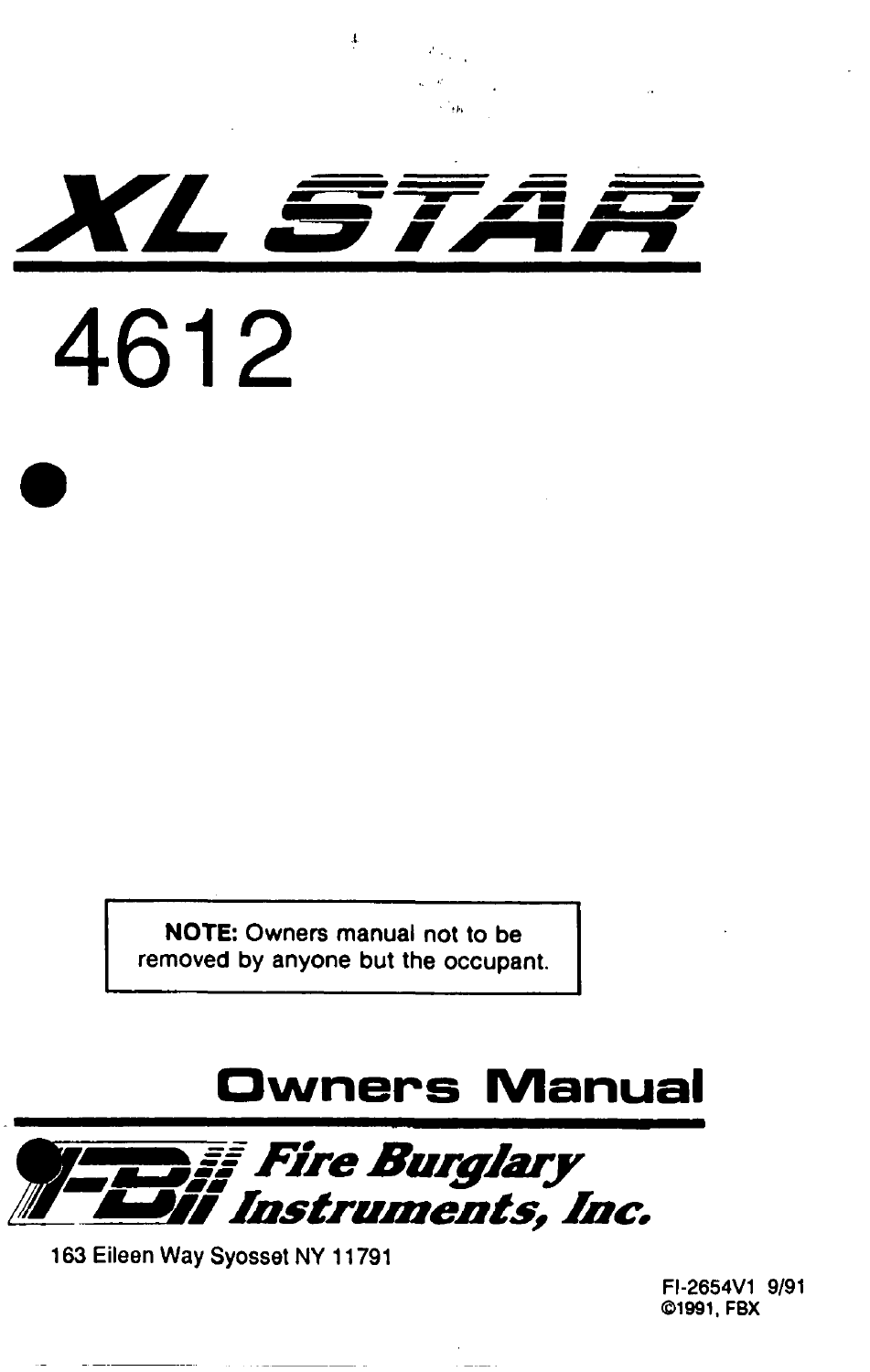### **INTRODUCTION**

Congratulations on your decision to protect your home or business with the STAR XL4612 security system. You have chosen a reliable, state of the art security system that is remarkably easy to operate. Your system has been professionally installed by your iocal Security Company who can explain the specifics of your system within your location.

The keypad is the arming station for the STAR XL4612. There are three different versions available;

XL4612RM Metal plate keypad containing indicator lights for each of the 12 zones (areas of protection). This keypad can be flush mounted into your wall or surface mounted in a back box.

XL4600LED Plastic cased keypad containing indicator lights to show the status of each of the zones. The zone indicator lights are located behind the plastic sliding door of the keypad (left hand side). NOTE: This keypad displays zone status indication lights for 16 zones.

XL46OOLCD Plastic cased keypad containing a two line LCD (Ilquid crystal displa with a two line readout.

Please identify the keypad(s) present on your system from the diagrams shown in the sections that follow.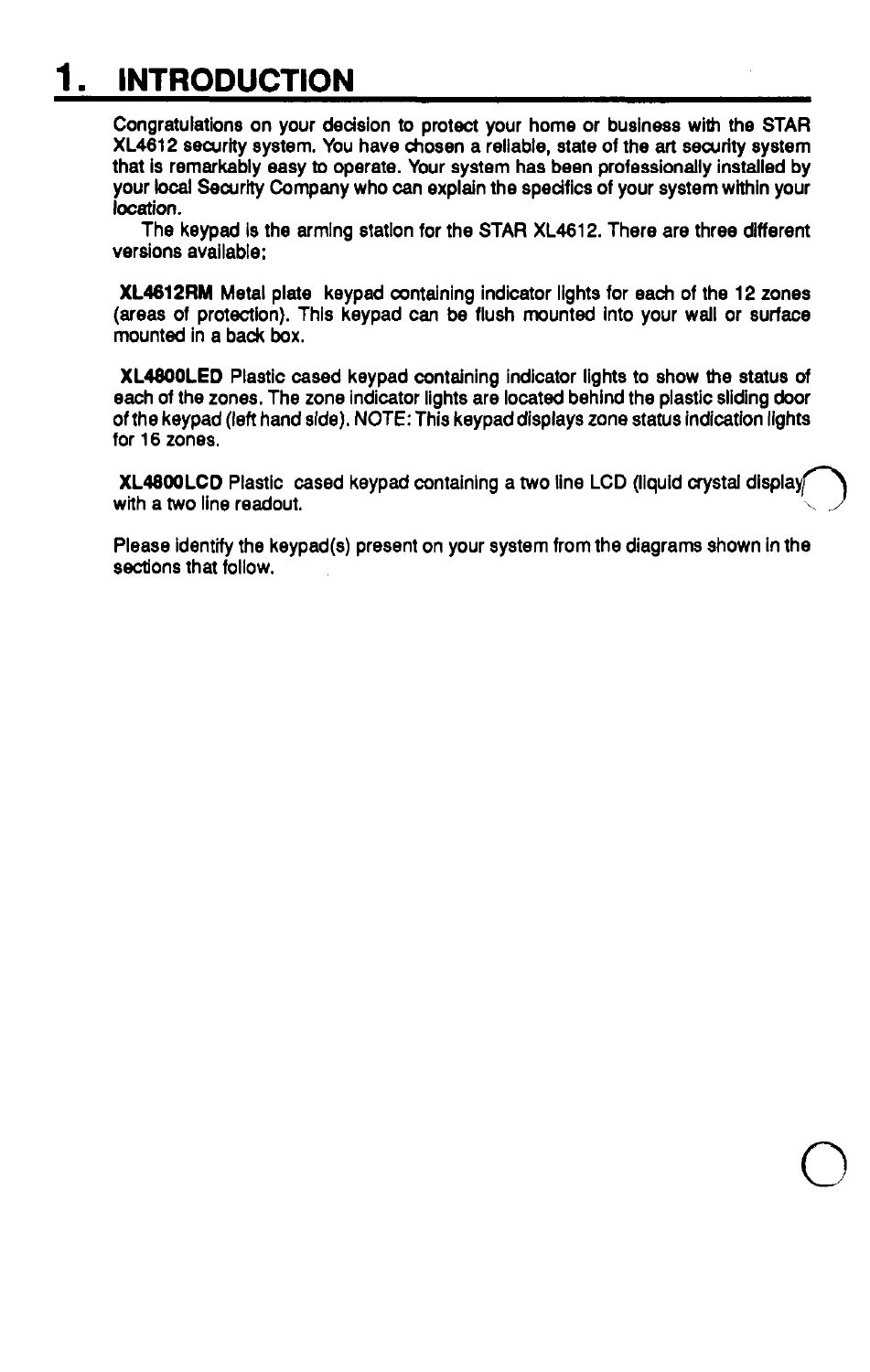

### XL461 2RM KEYPAD

1) ZONE STATUS INDICATORS - displays the current zone status as follows;

ALARM Fast blinking.<br>RYPASS Slow blinking. NOT READY Solid<br>READY OFF **READY** 

BYPASS Slow blinking low intensity.<br>TROUBLE Slow pulse Slow pulse<br>Solid ON

2) ARM/DISARM INDICATOR -Shows whether the system is currently armed (ON) or disarmed (OFF).

If the system is armed (ARMED indicator ON) then the RDY light will indicate the arming mode (see item 3 below)

3) AC/LOW BATTERY - shows whether the system is running on AC (ON) or backup battery (OFF). If the light Is blinking slowly then the battery is low, If it is blinking rapidly then there is a telephone line failure detected.

4) READY Indicates whether the system is ready for arming (ON  $=$  Ready, OFF  $=$  Not Ready).

In addition, the RDY light shows the arming status if the ARMED LED is ON as follows:  $OFF = Armed$  in Away mode

 $Slow Blink = Armed in STAY mode$  (interior zones bypassed)

Fast Blink = Armed in INSTANT mode (exit/entry delay elimi nated)

Fast & Slow Blink  $=$  Armed in STAY-INSTANT mode

5) NUMERICAL KEYPAD operates in a similar manner to a calculator or telephone with the digits  $0 - 9$  and  $*$  # clearly marked.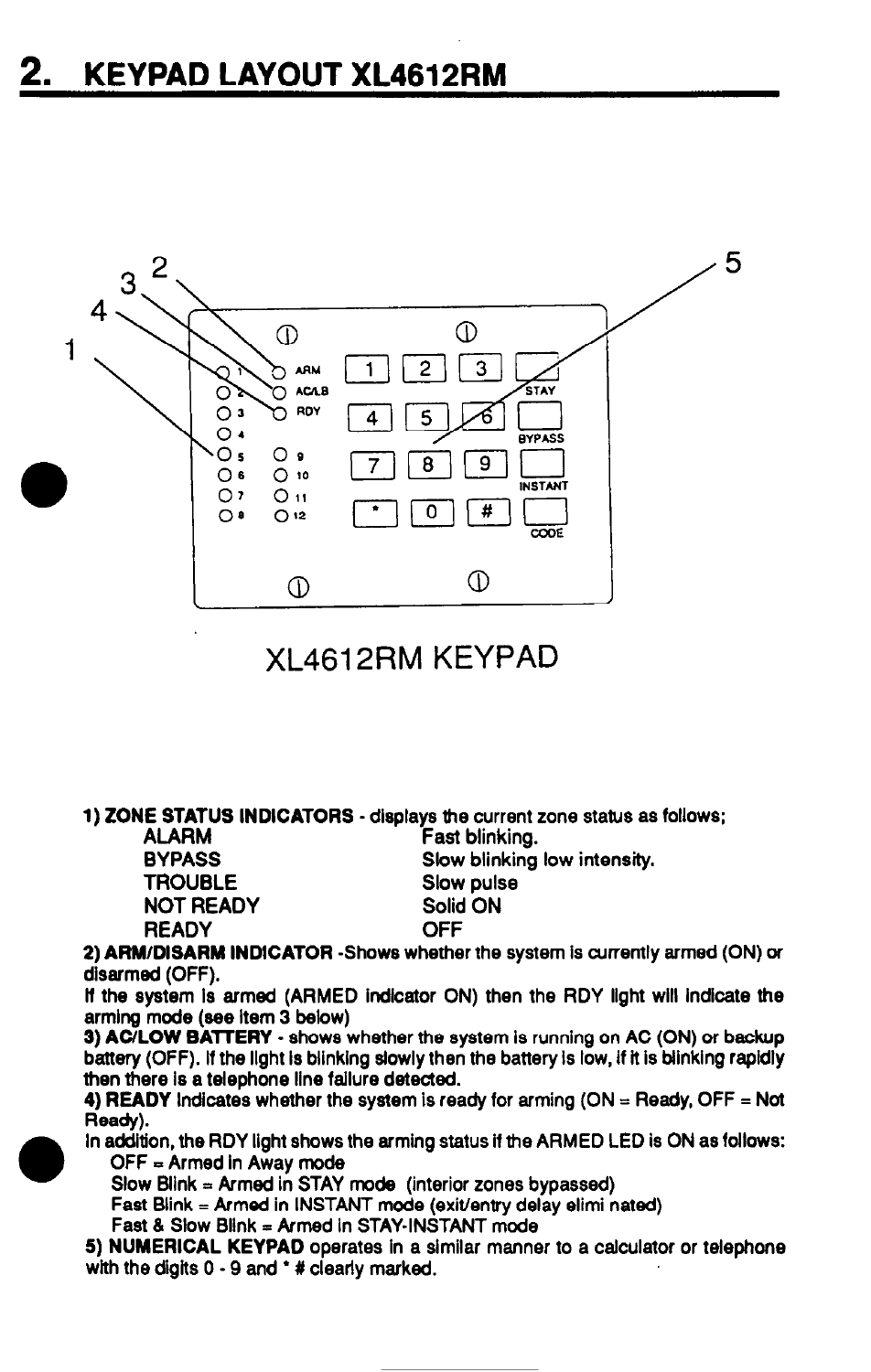### 3. KEYPAD LAYOUT XL4800LCD XL4800LED



The XL4800LED contains indicator lights for the zone status, and the XL4800LCD keypad contains a two line English language display.

1) ZONE STATUS INDICATORS - Your protected location has been divided into areas of protection known as zones. The zone indicators are located behind the sliding plastic door and displays the current status of each zone as follows:

ALARM Fast blinking.<br>BYPASS Slow blinking. TROUBLE Slow pulse NOT READY Solid ON<br>READY CFF **READY** 

Slow blinking low intensity.

 $\diagup$ 

2) READY Indicates whether the system is ready for arming.

3) ARM/DISARM INDICATOR -Shows whether the system is currently armed (ON) or disarmed (OFF).

4) STAY- shows the system has been armed with the interior zones bypassed.

5) INSTANT - shows whether the system has been ARMED with all delay zones instant

6) AC - shows whether the system is running on AC (ON) or backup battery (OFF).

7) **BAT** - Indicates low battery condition. Slow pulse  $=$  low battery, OFF  $=$  Normal

8) COM Indicates a communications failure with the Central station

9) NUMERICAL KEYPAD operates in a similar manner to a calculator or telephone with the digits  $0 - 9$  and  $*$  # clearly marked.

10) DISPLAY AREA - This section of the LCD keypad displays the current system status in this two line by twelve character display. The second line of this display can be programmed by your installer to contain customized descriptors for the areas of protection within your location.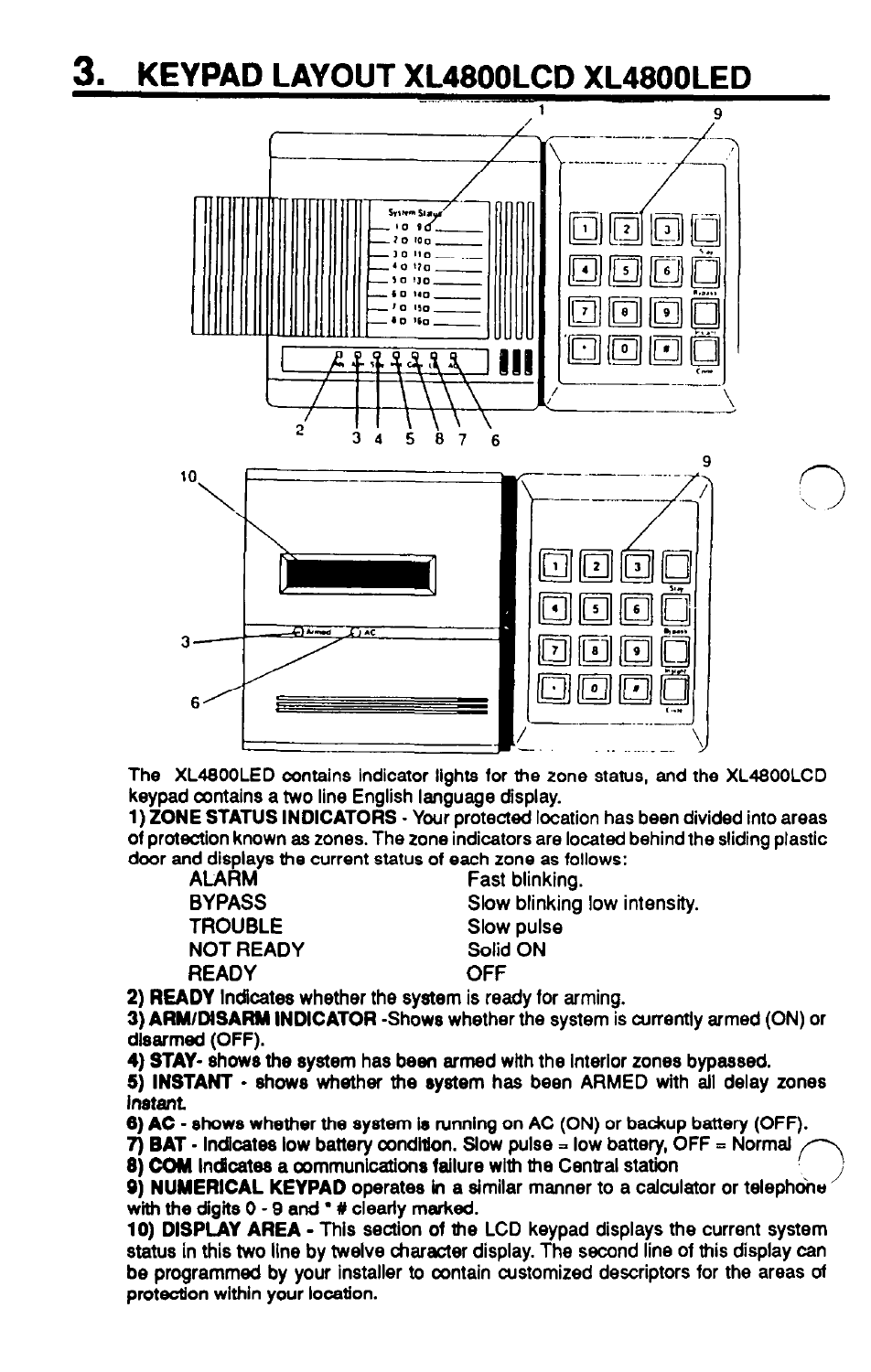## 4. KEYPAD CONVENTIONS

Throughout this users manual the following conventions are used to display the keystrokes required to perform the functions.<br>BYPASS Key

**BYPASS Key labeled BYPASS on keypad.**<br> **Key labeled INSTANT on keypad.**<br>
Key labeled INSTANT on keypad. INSTANT Key labeled INSTANT on keypad.<br>
STAY Mev labeled STAY on keypad. STAY **Key labeled STAY on keypad.**<br>CODE **Reader CODE Key labeled CODE** on keypad. CODE Key labeled CODE on keypad<br>
Key labeled CODE on keypad<br>
Four digit user code. Four digit user code.

### 5. ARMING THE SYSTEM

ARMING the system will activate all portions of your Security System. Arming can only be performed if ail zones are READY. For example, if a protected door is open the system cannot be armed.

#### SYSTEM READY

The system is ready to be armed if the READY indicator light ON. On LCD keypads the following display will appear:

#### **SYSTEM READY**

<u>La provinc</u> if the system is ready, ARMING can be performed as follows; ARMING PROCEDURE:

1. Enter your four digit user code into the keypad:

WERj The ARMED indicator light will now be lit and if you are leaving the home you may exit through a door designated by your installer as an exit/entry zone for a fixed time period known as the exit delay.

The entry exit times for your system are as follows;

ENTRY: \_\_\_\_\_\_\_\_\_\_ seconds- EXIT: \_\_\_\_\_\_\_\_\_ seconds

LCD keypads will display the following message;



NOTE: The system can be armed without the backup battery connected.

#### SYSTEM NOT READY

if the system is not ready to be armed the READY indicator will be OFF. On LED based keypads the zone indicator lights will display the zones which are currently not ready. The condition of each zone indicator reflects the status of each zone as follows;<br>ALARM Fast blinking.

ALARM Fast blinking.<br>BYPASS Slow blinking. BYPASS Slow blinking low intensity.

Slow pulse<br>Solid ON

**NOT READY** 

The LCD keypad a display will appear indicating that the system is not ready followed by displays showing the zone number and description of the zone or zones which are not ready. For example:



In this example, the front door is not ready (Zone 1).

in order to make the system ready determine which zones are not ready by observing the zone indicator lights, or the display section of the LCD keypad. From the zone number you can find out which area of protection is not ready.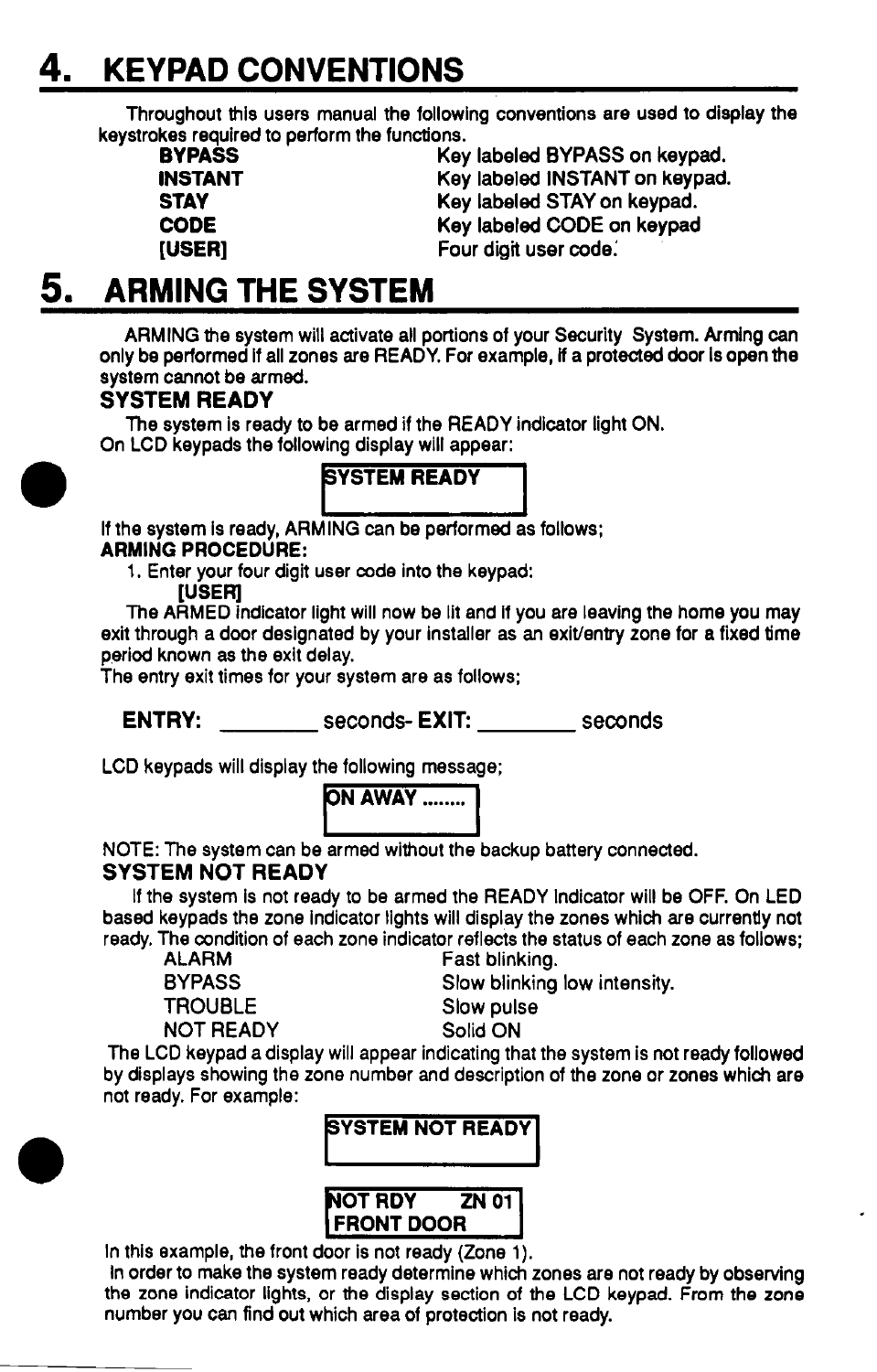For example, assume the zone 1 is not ready. Typically this might mean that a protected door or window Is open.

>> Once the problems with each zone have been resolved the READY light will appear and the system can be armed.

To ARM the system when the system is NOT READY one of the following actions are necessary;

- Make the zone(s) ready. Determine which zones are not ready and perform what is necessary to ready the zone(s) (example, close the door or window, etc.),or

- Bypass the zone(s) not ready. Bypassing should only be performed if the zone cannot be made ready or intentionally will remain not ready. Remember, zones that are bypassed are not protected when the system is armed.

### 6. DISARMING

Disarming the security system will deactivate the burglary portions of the system. This procedure can also be used to reset your system if you accidentally set off the system ( example, opened a window while the system was armed, or excessive amount of smoke activated fire protection system).

#### DISARM PROCEDURE: in those bone.<br>[USER]

Enter your user code.

#### IF NO ALARMS HAVE TAKEN PLACE

Upon disarming the ARMING indicator will go off.

The system display will reflect the current status. LCD keypads should display the SYSTEM READY display.

#### IF ALARMS HAVE TAKEN PLACE

if alarms or other conditions such as system troubles have taken place since the initial system arming, they will appear on the display. The conditions that have occurred appear in the zone display section of the keypad. LED based keypads will reflect the current system status through the indicator lights as follows;<br>ALARM Fast blinking.

TROUBLE Slow pulse

Fast blinking.

BYPASS Slow blinking low intensity.

NOT READY Solid ON

Burglary alarms will be indicated with a STEADY sound through the keypad while FIRE alarms will generate a pulsing sound.

LCD keypads will show the alarm conditions with a display as follows:



This display shows the zones in alarm. After entry of your four digit user code the following display will appear:

| <b>ALARM MEM</b>  | ZN 01 |
|-------------------|-------|
| <b>FRONT DOOR</b> |       |

if an intrusion has taken place while you were away, do not enter until the location has been secured!!!.

>> To clear the display of the alarm or trouble conditions and silence the audible signal enter [USER] again.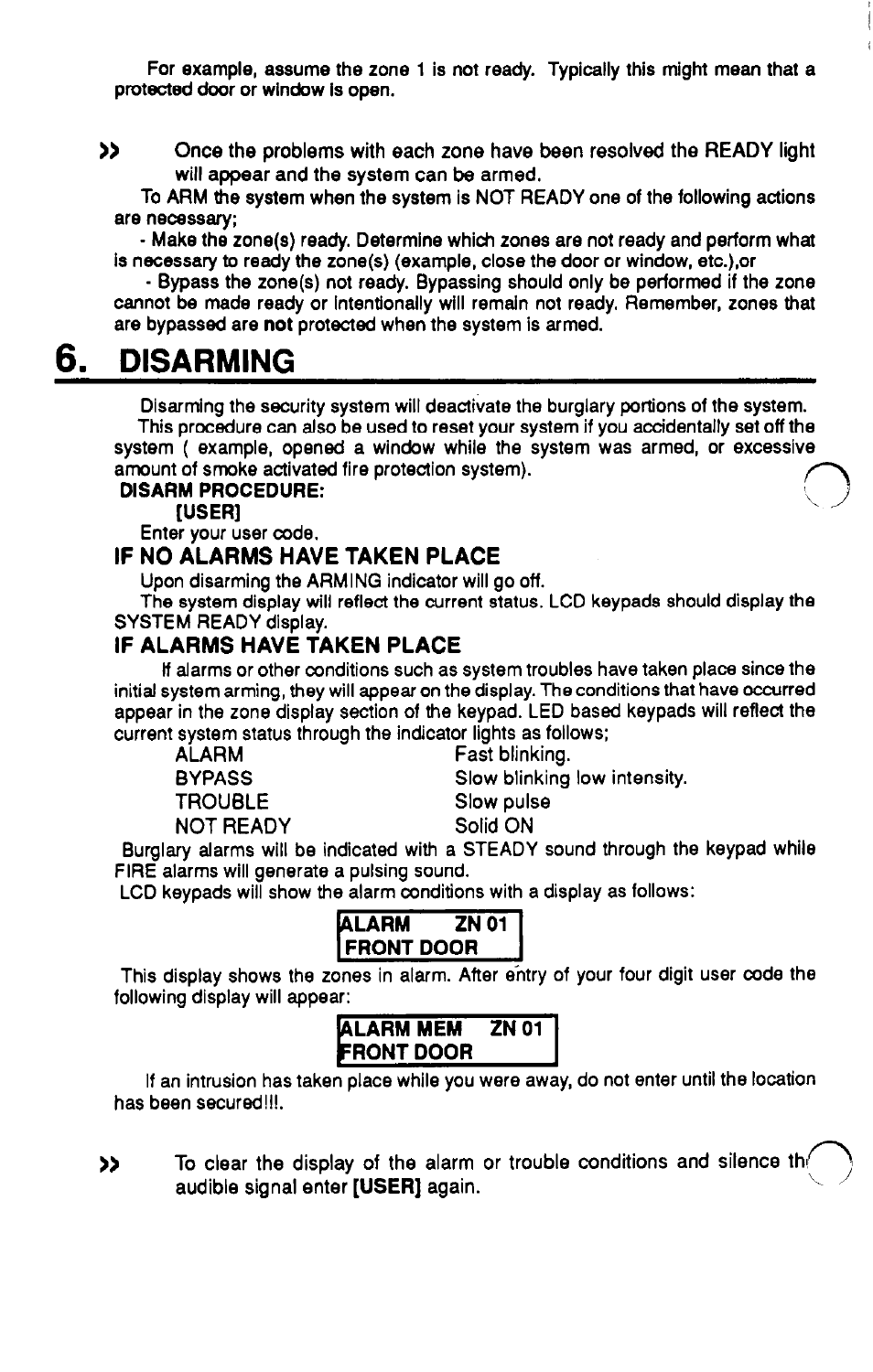## 7. STAY

The STAY mode is another way to ARM your system while you remain in the location. The STAY mode will deactivate any interior protection zones which means that you w/Ii be free to walk throughout your location without activating the alarm system.

In order to enter the STAY mode, the system must be READY. (see previous description).

#### STAY PROCEDURE:

#### STAY [USER]

Depress the STAY key followed by your user code.

After a successful STAY arming the ARMED indicator will be lit. In addition, on the XL461 2RM keypad the RDY indicator will slowly blink. On the XL4800LED keypad the STAY indicator wlli be lit.

On the XL48OOLCD keypad the following display will appear:

#### **ON: STAY** m

in the STAY mode only the external or perimeter burgiary protection is active. You are free to walk around the residence without activating any of the interior protection zones

>> . Remember, you must DISARM the system to when you want to leave the premise.

Note: The STAY option will automatically be reset after the system is disarmed.

### 8. INSTANT

The INSTANT mode arms the system and eliminates the entry time delay interval. This mode could be used so that if anyone enters through an entry/exit zone the alarm system will instantly activate.

The system must be ready to select the INSTANT option.

#### INSTANT PROCEDURE:

#### INSTANT [USER]

Depress the INSTANT key followed by your user code.

Upon successful INSTANT ARMING of the system the ARMED indicator will be lit. In addition, the XL4612RM keypad the RDY light will blink (NOTE: This blink is slightly faster than the indication for the STAY mode). On the XL4800LED keypads the instant indicator will be ON.

The XL48OOLCD keypad will contain the following message;

# ION:INSTANT

Note: The INSTANT option will automatically be reset after the system is disarmed.

### 9. INSTANT - STAY

The INSTANT STAY mode will arm the system with the characteristics of both the INSTANT and STAY modes. The system will be armed with the interior portions bypassed and the entry delay will be suspended.

The system must be READY in order to enter this mode.

PROCEDURE:

INSTANT STAY [USER]

#### **STAY INSTANT [USER]**

or

Depress the INSTANT and STAY keys in any order followed by your user code. After a successful INSTANT STAY arming the ARMED indicator will be lit.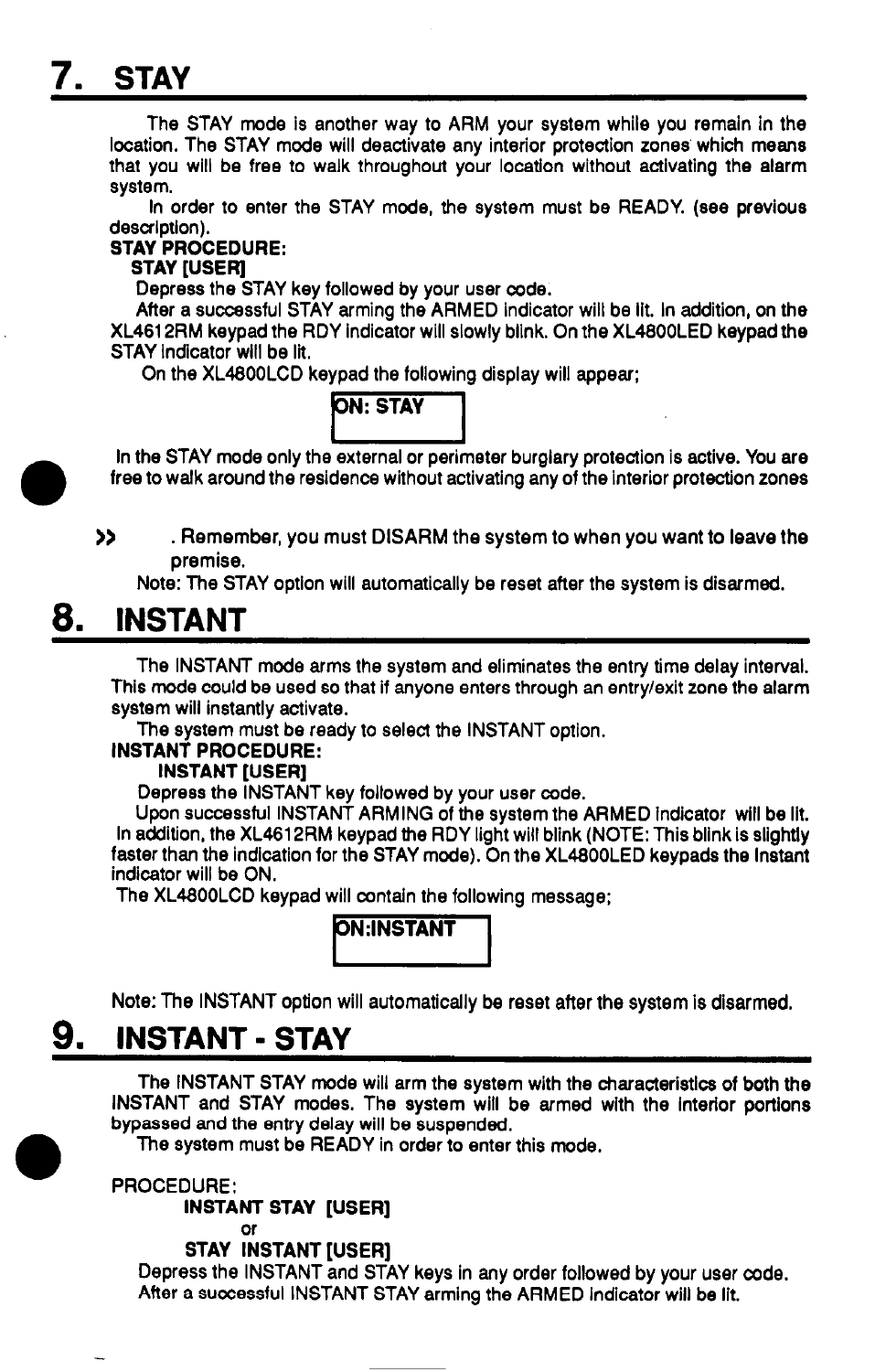in addition, the RDY light on XL4612RM keypads wlil blink slowly then rapldly in successlon. On the XL4800LED keypads both the INSTANT and STAY lights will be ON. The XL4800LCD keypad will contain the following message;

#### **ON:STAY INSTANT**

>> You cannot exit the presise through an exit/entry zone while the system is armed in this mode.

### 10. BYPASS

Bypasses are performed to eliminate burglary zones that are not ready or faulty from activating the security system.

#### BYPASS PROCEDURE:

#### BYPASS [USERJ ZN

Depress the BYPASS key followed by your user code and zone number (l-6) to be bypassed.

Example:

BYPASS [USER] 2 Will bypass zone 2.

lf the zone has already been bypassed, the sequence wlli unbypass the zone except If the system is armed and the unbypassed zone is still not ready. Unbypass means that the zone returns as an active burglary zone.

After the bypass (or unbypass) command has been accepted the unit will emit a continuous beep and zone or zones that have been bypassed will appear in a slow blinking mode in the zone status area on the XL461 2RM or XL4800LED keypads.

The XL4800LCD keypad will display the zone bypasses as a secondary display after the SYSTEM READY or SYSTEM NOT READY as shown below:

| <b>BYPASS</b>     | <b>ZN 011</b> |
|-------------------|---------------|
| <b>FRONT DOOR</b> |               |

if multiple zones are bypassed then more than one display will appear.

### 11. UNBYPASS

The UNBYPASS function removes an existing bypass from a currently bypassed zone. After UNBYPASSING a zone, the bypass indication will be removed for that zone on either the LCD or LED keypad.

The procedure is similar to a bypass.

#### UNBYPASS PROCEDURE:

#### BYPASS [USERJ ZN

See bypass description.

### 2. USER DEFINITION

Users can be entered or modified directly through the keypad. The STAR XL-461 2 security system can have up to thirty different users. Users number 1 & number 2 are known as the master users and are the only users allowed to modify other users. USER DEFINITION PROCEDURE:

#### CODE [USER] [US number] [USERID]

where;<br>[USER] digits). Is the master user code [User number 1 or User number 2, four

 $[US number]$  User number  $(01-30)^+$ 

New user ID (0000 - 9999). [USID]

Note: (\*) If ambush code capability has been enabled by your installing company then user number 30 wlil be used as the system ambush code. if an arming only code (maid code) has been defined by your installer then user number 29 can only arm the system.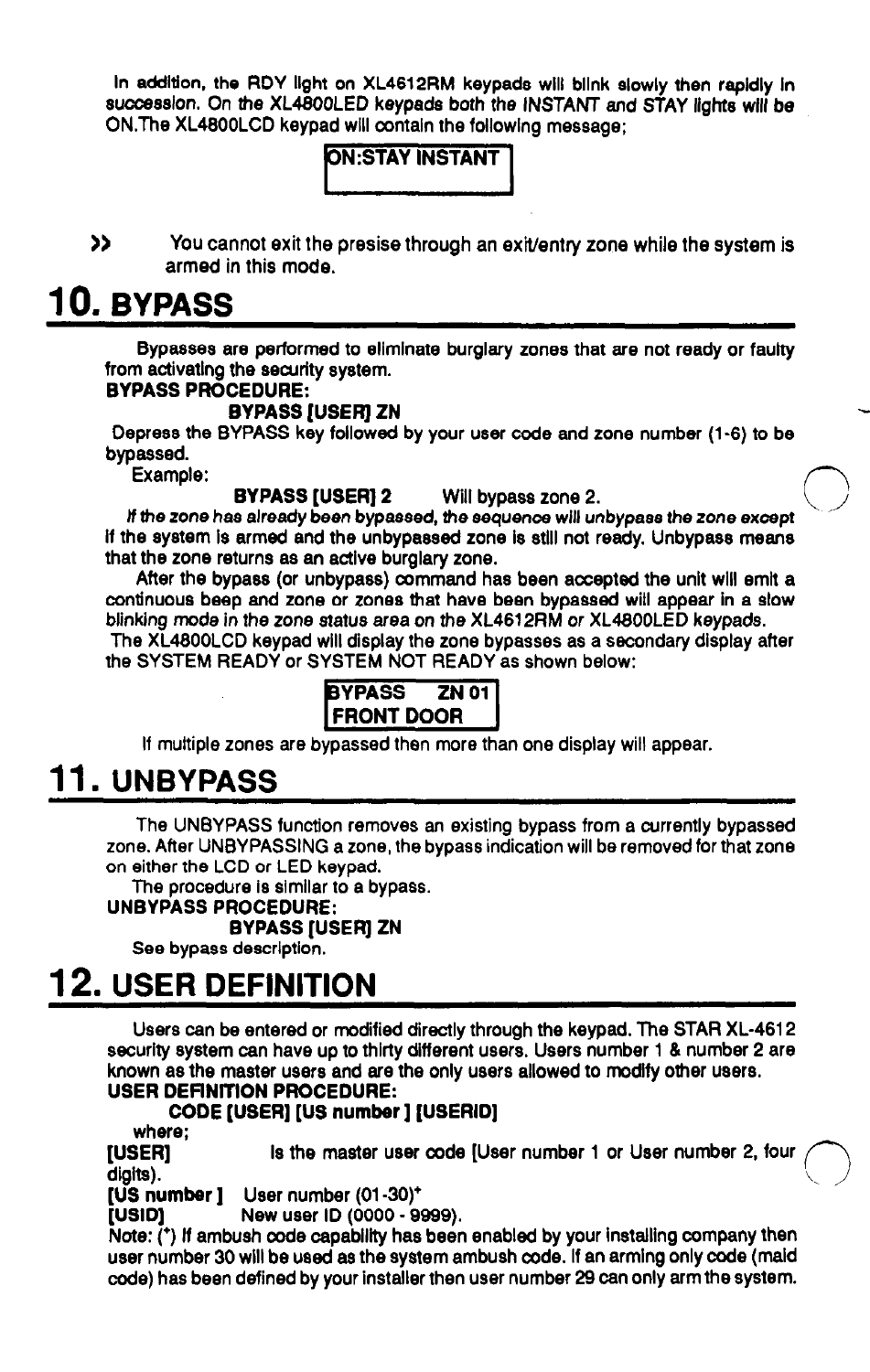if a single user door strike code has been created by your installer then user number 28 is dedicated to that function.

Please check with your installer to determine whether any of these spedal purpose users codes exist.

Example,

To create user number 13, with a user access code of 4567, (assume a master user code of 1234), enter;

CODE 1234 13 4667

 $\mathbf{z}$ Any error detected during the USER definition process will cause the keypad to beep rapidly four times. If an error is detected retry the entire command.

## 13. USER DELETION

Removal of users from the panel can be performed as follows; USER DELETION PROCEDURE: CODE [USER] [User number ] # Where: [USER] Master user code

[User number ] Represents the user number being deieted.(03-30). Note: Master users (User number 1 or number 2) cannot be deleted.

# is the # key from the keypad.

Example, Delete user number 26 (assume master user code of 6789) CODE 6789 26 #

## 14. KEYPAD EMERGENCY CONDITIONS

The XL461 2 can also initiate three separate emergency conditions directly through the keypad. These conditions must be activated by your installer and can be initiated through simultaneous depression of two keys as follows:

#### DESCRIPTION KEYSTROKES

| Panic | Ħ       |
|-------|---------|
| Fire  | 7<br>-9 |
| Aux.  | -3      |

For example, to initiate a keypad panic signal press the  $\cdot$  and # keys at the same time. Consult with your alarm installer to determine the operation of these conditions within your system.

## 15. DURESS

a

The STAR XL4612 system has capability to send an emergency signal to the Central Station if you are forced to enter the premise. This ambush capability can be programmed by your installer. lf active, then user code number 30 will be your ambush code.

### 16. ARM-ONLY (MAID) CODE

Another option selectable by your installer is an arm only code. If selected then user code number 29 can only arm the system. This could be useful for a maid or maintenance worker to allow them to activate the security system as they leave.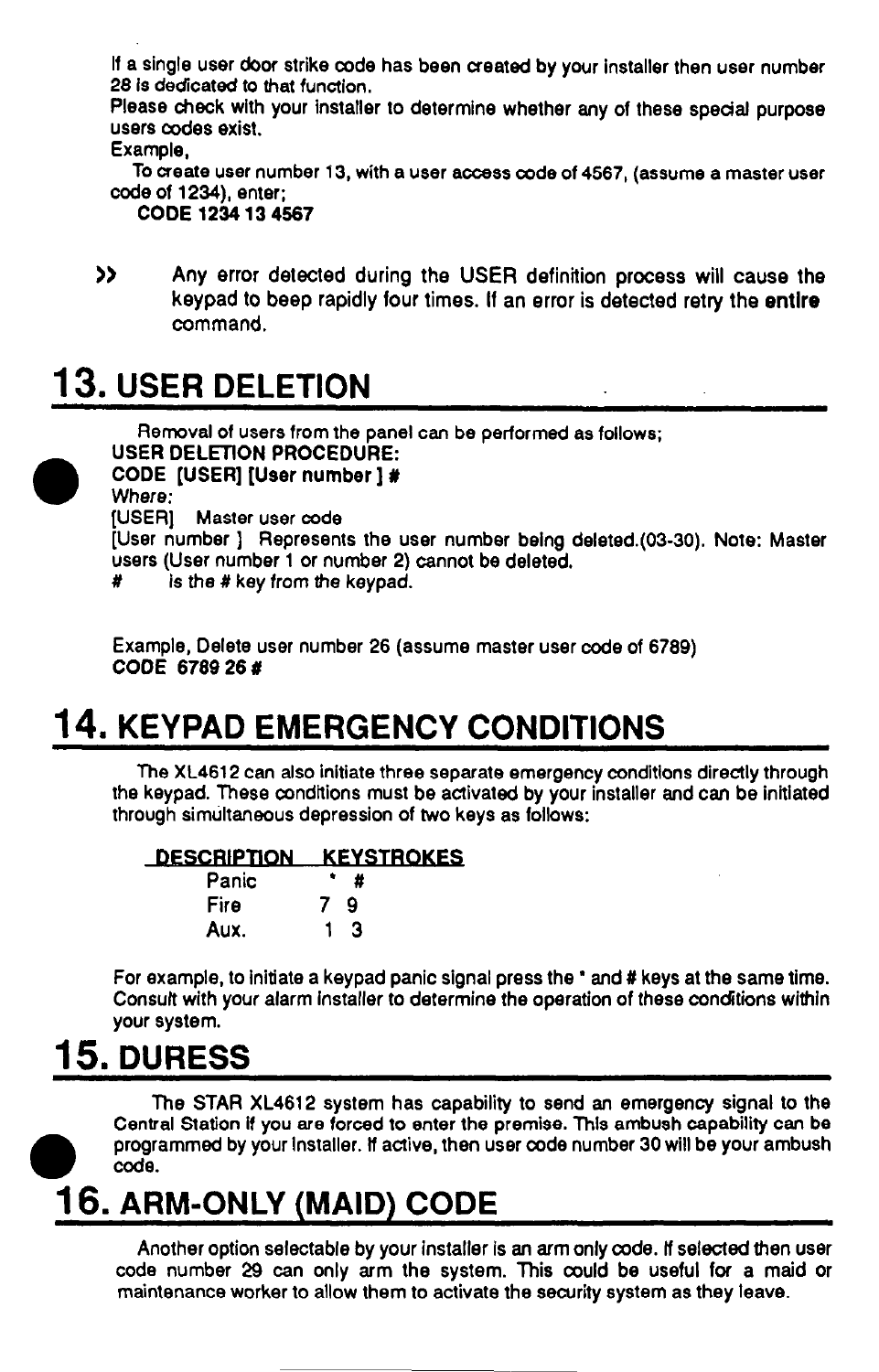## 17. DOOR STRIKE USER CODE

In certain installations there may be a door (or other device) which is programmed to be activated through entry of a user code. If configured by your installer user code number 28 can be dedicated for this purpose. It programmed In this manner then entry 01 user number 28 will not arm and disarm the system as the other codes, but activate an external device such as a door strike.

### 18. KEYPAD TAMPER

If 21 characters have been entered into the keypad without a valid user code or command being entered then the keypad will beep continuously. To silence the keypad enter a valid user code.

## 1% QUICK ARMING (# 1)

If selected by your installer a quick arming  $( # 1)$  command is available. This command will arm the system without entry of a user code. NOTE: System disarming will require. a user code.

To quick arm enter:

#l

## 20. QUICK FORCED ARM (# 2)

If selected by your installer the quick forced arm command  $(H 2)$  will arm the system without the need for entry of a user code and will bypass any burglary protection zones that are not ready.

To quick forced arm enter: #2

## 21. SET TIME OF DAY ( $#3$ )

The XL4612 system contains a real-time clock for the auto-arming and system test capability. The time of day can be set through any keypad using the following command:

# 3 [USER] HR MN

Time entry is performed in 24 hour time (military time). For example to set the clock for 10:25PM (assume a user code 014567) enter:

# 3 4567 20 25

NOTE: If the system clock needs to be reset, the XL4612RM or XL4800LED keypads will blink rapidly in succession every 30 seconds. The XL46OOLCD keypad will display a message. This could occur of the time has never been set or if total system power (AC and battery) was removed for a prolonged period 01 time.

NOTE: Consult your installer to determine whether your user code is necessary for setting the time.

 $\diagdown$ 

### 22. ZONE DIRECTORY (# 4 )

To view a listing of the zone descriptors from the XL46OOLCD keypad enter: #4

This will scroll the zone descriptors on the keypad display.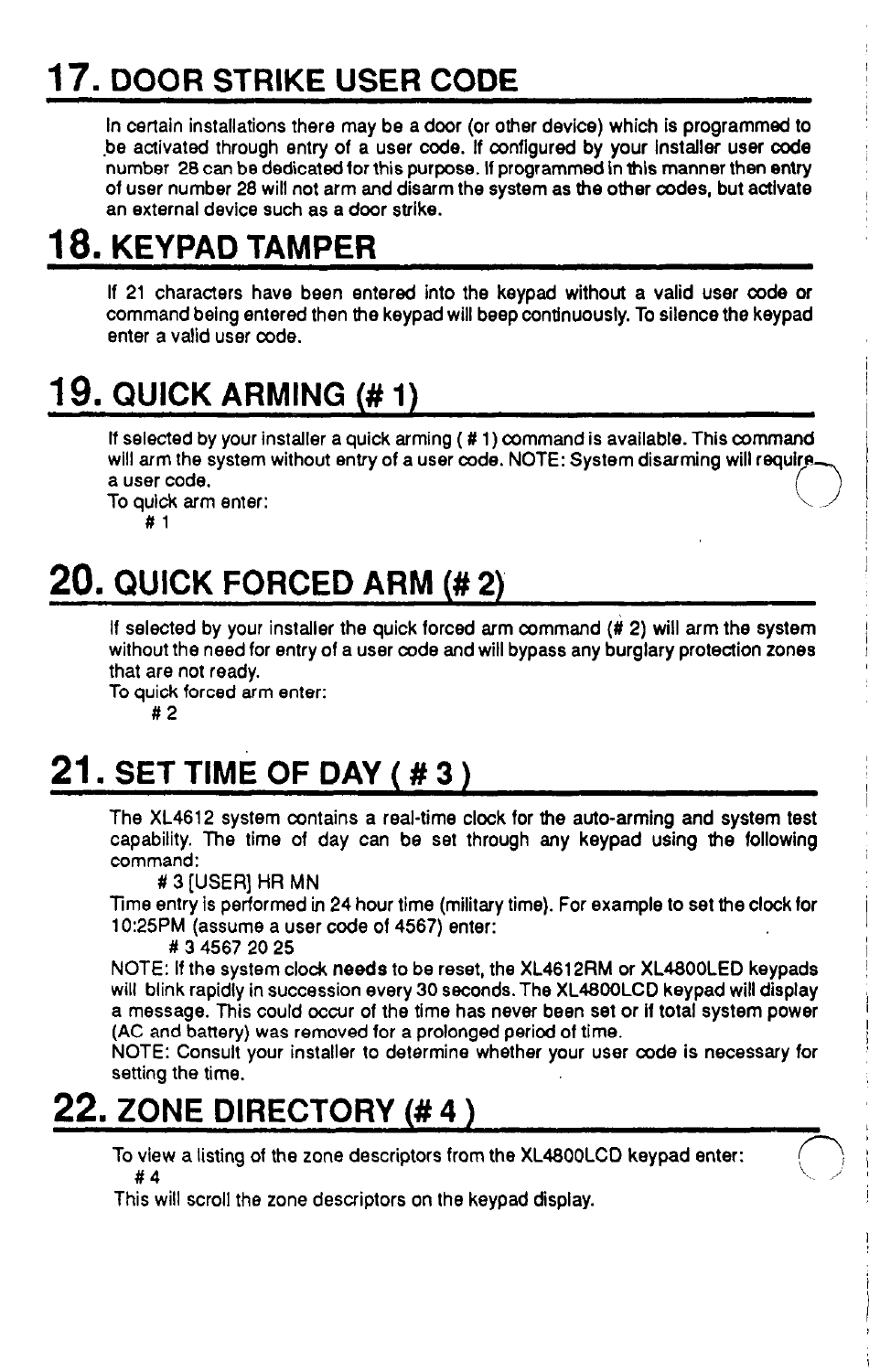# 23. SET AUTO-ARM TIME (#5)

Another option selectable by your installer is auto arming. This feature means that the system can be programmed to arm at a preprogrammed time every day. This will occur at the selected time if the system is not already armed. For example, if you have an 1130 PM auto-arming time programmed and fall asleep without arming the system, the panel will automatically arm at  $11:30^{-1}$ 

#### WARNING INDICATOR

If programmed by your installer a warning signal can be selected to provide an audible warning two minutes prior to the auto- arming time. This warning will repeat every 30 seconds until the auto arming time. If you hear the warning signal and do not want the system to auto-arm for that day only, simply enter your four digit user code. The keypad will emit a beep and the indicator lights on LED based keypads will blink rapidly in succession to acknowledge that you have removed the auto-arming time for the day.

HOW TO CHANGE THE AUTO-ARMING TIME

To modify the everyday auto-arming time enter the following command:



#5 [USER] HR MN

For example to change the auto-arming time to 11:45 PM (assume a user code 015678 enter:

#556782345

NOTE: All times are entered in 24 hour (military) time.

## 24. CHIME MODE (#6)

The XL4612 system contains an optional chime mode which causes the keypad sounder to activate for one second every time selected zones such as the entrance door are opened while the system is disarmed. For example, this could inform you each time the front door was opened while you were at home. To activate the chime function press # 6 from the keypad. If the chime feature has already been turned on, another #6 will turn the feature off.

## 25. DOOR STRIKE COMMAND (# 9 )

If enabled by your installer a valid user can activate any of the system door strikes through the following command:

# 9 [USER] [door strike number]

For example to activate door strike 3 (assume a user code 01 2466) enter: # 9 2468 3

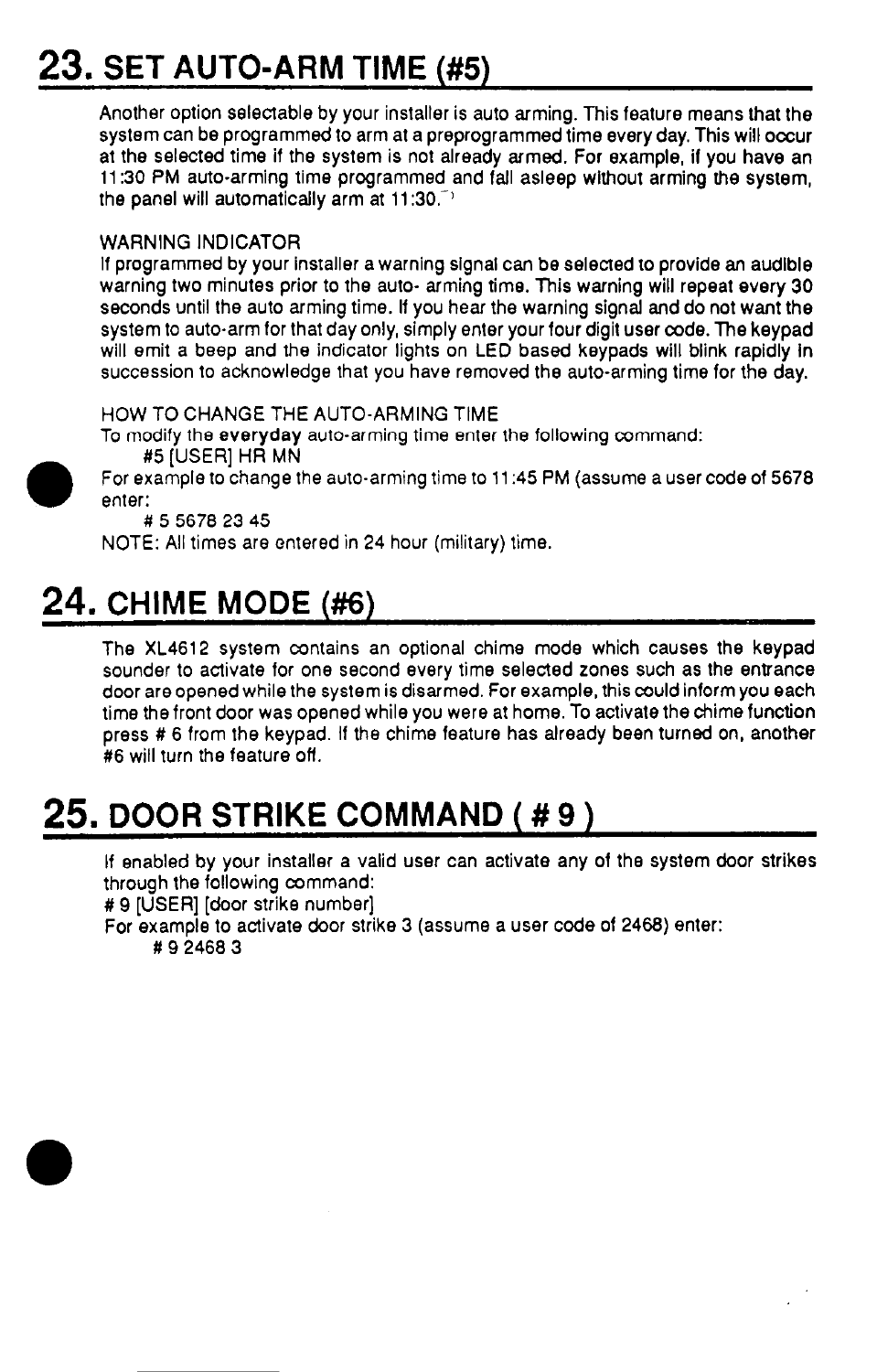### 26. INSTALLATION LAYOUT

Early warning fire detection is best achieved by the installation of fire detection equipment the location as follows;





**NOTES** 1. Designates smoke detectors<br>2. Refer to N.F.P.A. #74 Appendix B-1.1 thru B-10

Preparation of an evacuation plan is of prime importance in fire prevention. Establish a household emergency evacuation plan In the event of fire.

1 - Evaluate possible escape routes from your home.

2- Select 2 escape routes from each room.

3- Rooms on the second floor should have a rope ladder. Be sure it will reach the ground.

4- Draw a rough sketch 01 your escape plan so everyone is familiar with it.

5- Practice your escape plan to assure that everyone knows what to do.

6- Establish a meeting place outside where your family Is to report. Once you have evacuated the house do not return to a burning house.

7- Advise the local fire authority that you have installed a fire alarm system.

8. When the fire alarm signals, LEAVE IMMEDIATELY. Do not stop for belonglngs.

9. If a fire occurs , test the door. If hot, use your alternate route. If the door is cool, brace your shoulder against it and open It cautiously. Shut the door to help prevent the fire and smoke from spreading. Crawl through smoke, holding your breath.

10. Contact the Fire Department from a neighbor's telephone.

11 Everyone induding neighbors should be familiar with the Fire and Burglary signals. In this installation the Fire Alarm signal is The Burglary Alarm signal is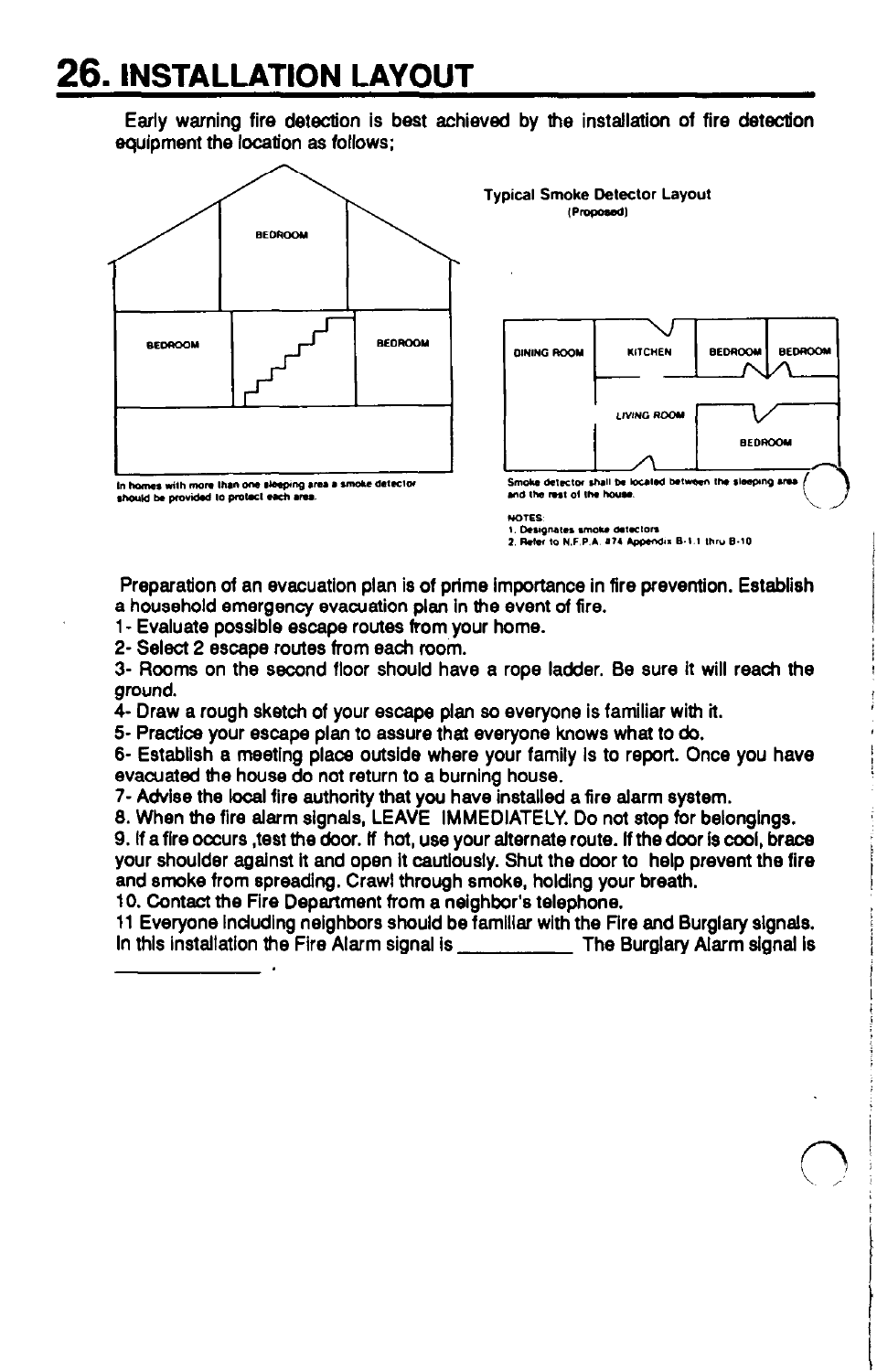## 27. SYSTEM TESTING

Thls control unit was manufactured under rigid quality standards. Maintenance is best performed by your installing company with trained service personnel.

| Installing Company: |  |
|---------------------|--|
| Telephone Number:   |  |

It is recommended that you test your system once a week using the following procedure:

Note: if your XL4612 system Is monitored by a Central Statlon then contact them prior to performing this test.

l- Arm your security system.

2- Activate the system by opening a protected zone (example, window, or door).

3- Confirm that the alarm sounding device (bell or siren) activates. tt your system is connected to a Central Station then the keypad will emit a ringback sound to confirm that the signal was received.

4- Disarm the system to silence the system and return to normal status.

#### BATTERY TEST

In order to test the backup battery the following procedure should be performed;

l- Remove the AC transformer from the AC outlet by removing the restraining screw which secures the transformer to the wall. (Note: the screw is not present in models sold in Canada).

2. Observe that the AC light goes off on the keypad.

3- Activate your alarm system using steps 1-4 listed above.

4- Replace the AC transformer to the AC outlet and secure using the retaining screw (Note: The retaining screw is not present in models sold in Canada).

The National Fire Protection Assodation publishes a standard for household fire warning equipment. N.F.P.A. #74. Further information can be obtained by contacting; NFPA Public Affairs Dept., Batterymarch Park, Quincy,MA 02269.

lf you have any further questions about the operation 01 your system, call your installer.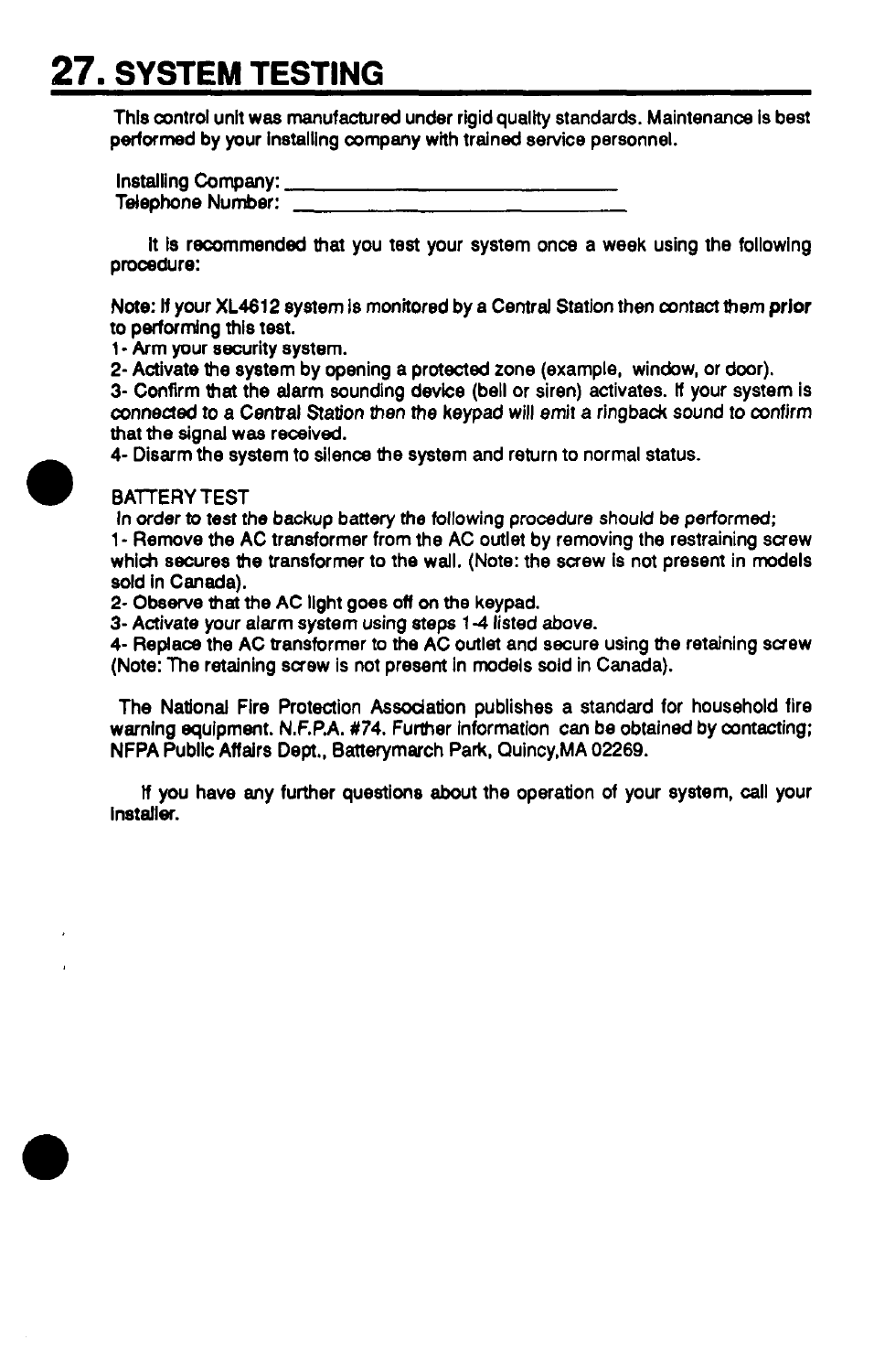### **SUMMARY**

### PROCEDURE

### **SEQUENCE**

i

| <b>ARM SYSTEM</b>      | <b>(USER)</b>                               |
|------------------------|---------------------------------------------|
| <b>STAY</b>            | <b>STAY [USER]</b>                          |
| <b>INSTANT</b>         | <b>INSTANT [USER]</b>                       |
| <b>INSTANT-STAY</b>    | INSTANT STAY[USER] or STAY INSTANT          |
|                        | <b>IUSERI</b>                               |
| <b>BYPASS</b>          | <b>BYPASS (USER) [ZN]</b>                   |
| <b>UNBYPASS</b>        | <b>BYPASS [ZN] If zone already bypassed</b> |
| <b>DISARM</b>          | <b>[USER]</b>                               |
| <b>USER DEFINITION</b> | <b>CODE [USER] [USER NUMBER] [USID]</b>     |
| <b>USER DELETION</b>   | <b>CODE [USER] [USER NUMBER]</b>            |

#### KEYPAD EMERGENCY CONDITIONS

| Panic | ٠ | #              |
|-------|---|----------------|
| Fire  |   | 79             |
| Aux.  |   | 1 <sup>3</sup> |

#### QUICK COMMANDS:

| <b>DOOR STRIKE</b>          | # 0 [USER] [trigger number] |
|-----------------------------|-----------------------------|
| <b>QUICK ARM</b>            | #1                          |
| <b>QUICK FORCED ARM</b>     | #2                          |
| <b>TIME SET</b>             | #3 [USER] HH MM             |
| <b>ZONE DIRECTORY</b>       | #4                          |
| <b>SET AUTO-ARMING TIME</b> | # 5 [USER] HH MM            |
| <b>CHIME MODE</b>           | #6                          |
|                             |                             |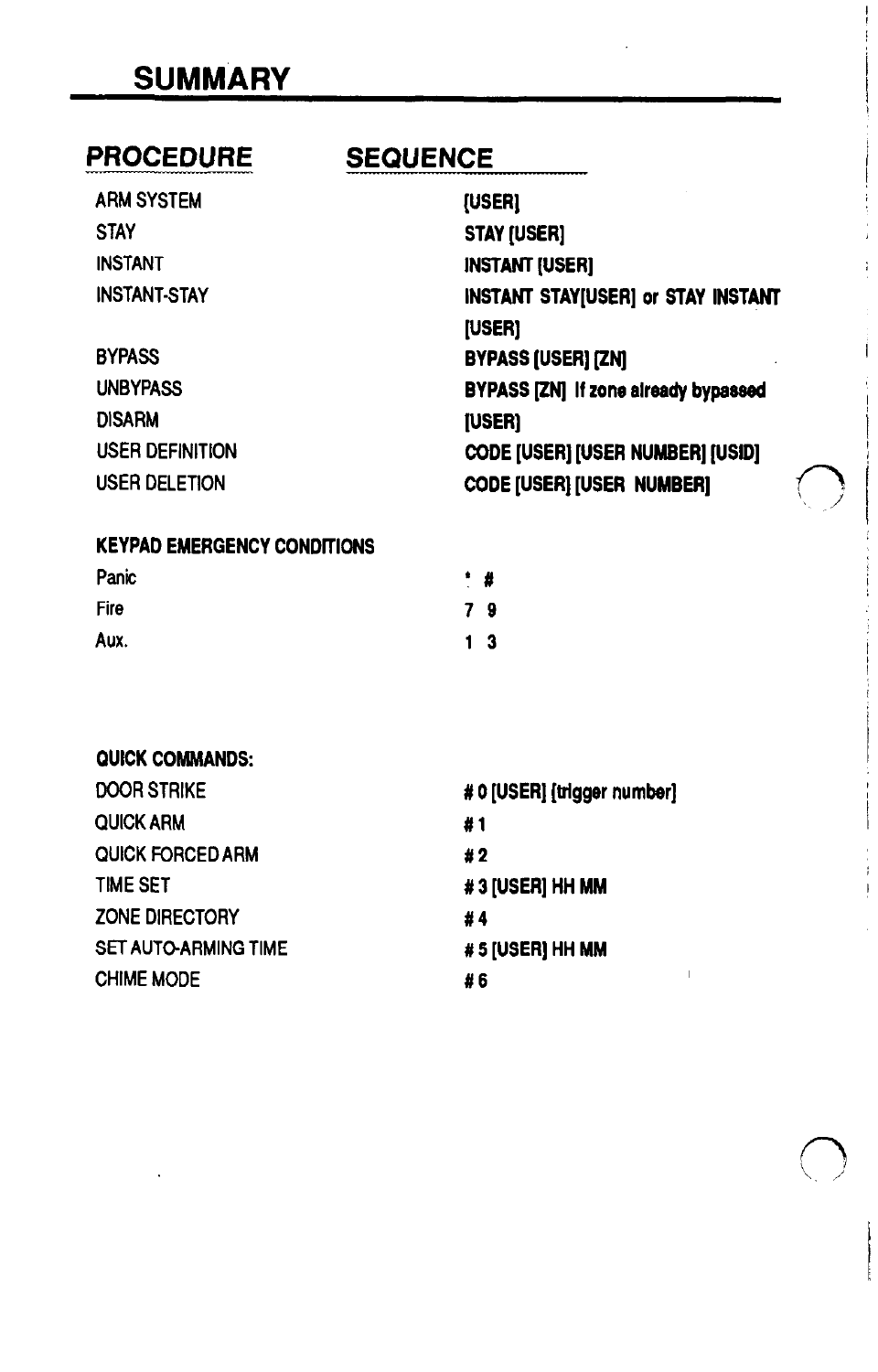# OWNERS INFORMATION

NAME:

ADDRESS:

CITY, STATE, ZIP:

TELEPHONE NUMBER:

Date of Installation:

**EMERGENCY NUMBERS:** 

**EENTRAL STATION:** 

FIRE DEPARTMENT:

POLICE DEPARTMENT:

NEIGHBOR:

GAS/ELECTRIC DEPT:

DOCTOR:

HOSPITAL:

**EMERGENCY** 

SERVICE INFORMATION:

ALARM INSTALLING COMPANY: